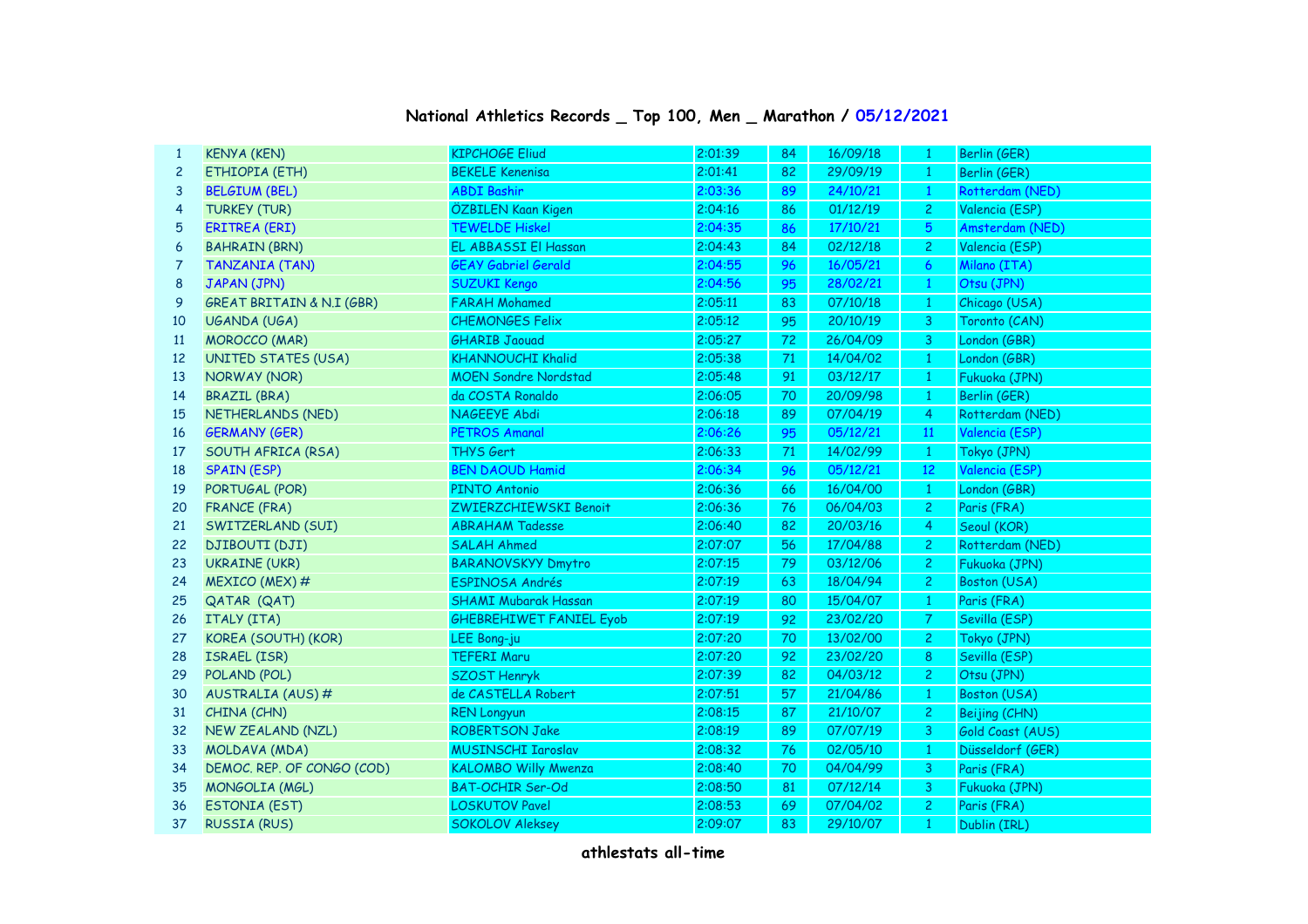| 38 | NAMIBIA (NAM) $#$            | <b>SWARTBOOI Lucketz</b>       | 2:09:08 | 66 | 18/04/94 | 8                 | Boston (USA)              |
|----|------------------------------|--------------------------------|---------|----|----------|-------------------|---------------------------|
| 39 | IRELAND (IRL) #              | <b>TREACY John</b>             | 2:09:15 | 57 | 18/04/88 | 4                 | Boston (USA)              |
| 40 | CANADA (CAN)                 | <b>LEVINS Cameron</b>          | 2:09:25 | 89 | 21/10/18 | 4                 | Toronto (CAN)             |
| 41 | PERU (PER)                   | <b>PACHECO Christian</b>       | 2:09:31 | 93 | 27/07/19 | $\mathbf{1}$      | Lima (PER)                |
| 42 | <b>DENMARK (DEN)</b>         | <b>JÖRGENSEN Henrik</b>        | 2:09:43 | 61 | 21/04/85 | 5                 | London (GBR)              |
| 43 | LESOTHO (LES)                | NKHABUTLANE Motlokoa           | 2:09:47 | 84 | 30/04/17 | 9                 | Paris (FRA)               |
| 44 | <b>BURUNDI (BDI)</b>         | <b>IRABARUTA Olivier</b>       | 2:09:48 | 90 | 04/11/18 | $\mathbf{2}$      | Porto (POR)               |
| 45 | PANAMA (PAN)                 | <b>CASTELBLANCO Jorge</b>      | 2:09:49 | 87 | 06/12/20 | 27                | Valencia (ESP)            |
| 46 | <b>ECUADOR (ECU)</b>         | <b>GUERRA Silvio</b>           | 2:09:49 | 68 | 19/10/97 | 8                 | Chicago (USA)             |
| 47 | ZIMBABWE (ZIM)               | NYASANGO Cuthbert              | 2:09:52 | 82 | 11/05/14 | 3                 | Praha (CZE)               |
| 48 | <b>SLOVAK REPUBLIC (SVK)</b> | <b>STEFKO Robert</b>           | 2:09:53 | 68 | 26/04/98 | $\boldsymbol{6}$  | London (GBR)              |
| 49 | ALGERIA (ALG)                | <b>ZIAR Rachid</b>             | 2:09:54 | 73 | 07/04/02 | 5                 | Paris (FRA)               |
| 50 | <b>RWANDA (RWA)</b>          | NTAWULIKURA Mathias            | 2:09:55 | 64 | 16/04/00 | $\overline{7}$    | London (GBR)              |
| 51 | ARGENTINA (ARG)              | <b>SILIO Antonio</b>           | 2:09:57 | 66 | 30/04/95 | $\mathbf{1}$      | Hamburg (GER)             |
| 52 | SWEDEN (SWE)                 | <b>MOHAMED Mustafa</b>         | 2:10:03 | 79 | 23/02/20 | 21                | Sevilla (ESP)             |
| 53 | <b>AUSTRIA (AUT)</b>         | <b>HERZOG Peter</b>            | 2:10:06 | 87 | 04/10/20 | $12 \overline{ }$ | London (GBR)              |
| 54 | PARAGUAY (PAR)               | <b>AYALA Derlys</b>            | 2:10:27 | 90 | 22/09/19 | 5                 | <b>Buenos Aires (ARG)</b> |
| 55 | <b>FINLAND (FIN)</b>         | <b>HOLMEN Janne</b>            | 2:10:46 | 77 | 13/04/08 | 9                 | Rotterdam (NED)           |
| 56 | <b>KOREA DPR (PRK)</b>       | <b>KIM Jung-won</b>            | 2:10:50 | 73 | 10/03/96 | $\mathbf{1}$      | Pyongyang (PRK)           |
| 57 | <b>COLOMBIA (COL</b>         | <b>SUAREZ Jeison Alexander</b> | 2:10:51 | 91 | 18/04/21 | 14                | Enschede (NED)            |
| 58 | CUBA (CUB) $*$               | <b>CUBA Alberto</b>            | 2:10:53 | 62 | 14/12/92 | $1\,$             | Mérida (MEX)              |
| 59 | <b>BELARUS (BLR)</b>         | <b>KOTOV Vladimir</b>          | 2:10:58 | 58 | 24/05/80 | $\mathbf{1}$      | Moskva (RUS)              |
| 60 | KIRZIGHISTAN (KGZ)           | <b>DZHUMANAZAROV Satimkul</b>  | 2:11:16 | 51 | 24/05/80 | $\mathbf{2}$      | Moskva (RUS)              |
| 61 | AZERBAIJAN (AZE)             | <b>ALIYEV Tilahun</b>          | 2:11:22 | 90 | 25/01/13 | 18                | Dubaï (UAE)               |
| 62 | <b>VENEZUELA (VEN)</b>       | TARAZONA Carlos                | 2:11:25 | 65 | 30/04/00 | $\overline{2}$    | Cleveland (USA)           |
| 63 | <b>BULGARIA (BUL)</b>        | <b>STEFANOV Khristo</b>        | 2:11:26 | 70 | 19/10/97 | $\mathbf{1}$      | Sofia (BUL)               |
| 64 | ZAMBIA (ZAM)                 | CHIPANGAMA Jordan              | 2:11:35 | 88 | 20/06/15 | 3                 | Duluth (USA)              |
| 65 | ANGOLA (ANG)                 | N'TYAMBA Joao                  | 2:11:40 | 68 | 30/09/01 | 10                | Berlin (GER)              |
| 66 | <b>URUGUAY (URU)</b>         | <b>CUESTAS Nicolás</b>         | 2:11:42 | 86 | 06/12/20 | 45                | Valencia (ESP)            |
| 67 | <b>SLOVENIA (SLO)</b>        | <b>KEJZAR Roman</b>            | 2:11:50 | 66 | 26/03/00 | 9                 | Torino (ITA)              |
| 68 | CZECH REPUBLIC (CZE)         | <b>DAVID Karel</b>             | 2:11:57 | 64 | 23/05/93 |                   | Hamburg (GER)             |
| 69 | <b>BOLIVIA (BOL)</b>         | <b>GARIBAY FLORES Hector</b>   | 2:11:58 | 88 | 10/10/21 | $\mathbf{1}$      | <b>Buenos Aires (ARG)</b> |
| 70 | <b>KAZAKHSTAN (KAZ)</b>      | PENSIN Nikolaj                 | 2:11:59 | 50 | 03/09/78 | $\overline{c}$    | Praha (CZE)               |
| 71 | INDIA (IND)                  | <b>SINGH Shivnath</b>          | 2:12:00 | 46 | 28/05/78 | $\mathbf{1}$      | Jullundur (IND)           |
| 72 | <b>GREECE (GRE)</b>          | <b>ANDRIOPOULOS Spyros</b>     | 2:12:04 | 62 | 09/10/88 | $\mathbf{2}$      | Berlin (GER)              |
| 73 | <b>HUNGARY (HUN)</b>         | SZÜCS Csaba                    | 2:12:10 | 65 | 25/04/93 | 8                 | Paris (FRA)               |
| 74 | CHILE (CHI)                  | <b>AGUILAR Omar</b>            | 2:12:19 | 59 | 17/04/88 | 8                 | Rotterdam (NED)           |
| 75 | <b>ROMANIA (ROU)</b>         | <b>ANDREICA Catalin</b>        | 2:12:30 | 47 | 03/09/78 | 5                 | Praha (CZE)               |
| 76 | LITHUANIA (LTU)              | <b>KUNDROTAS Ceslovas</b>      | 2:12:35 | 61 | 26/10/97 | 4                 | Frankfurt (GER)           |
| 77 | TUNISIA (TUN)                | <b>MANSOURI Tahar</b>          | 2:12:36 | 65 | 14/01/96 | 5                 | Marrakech (MAR)           |